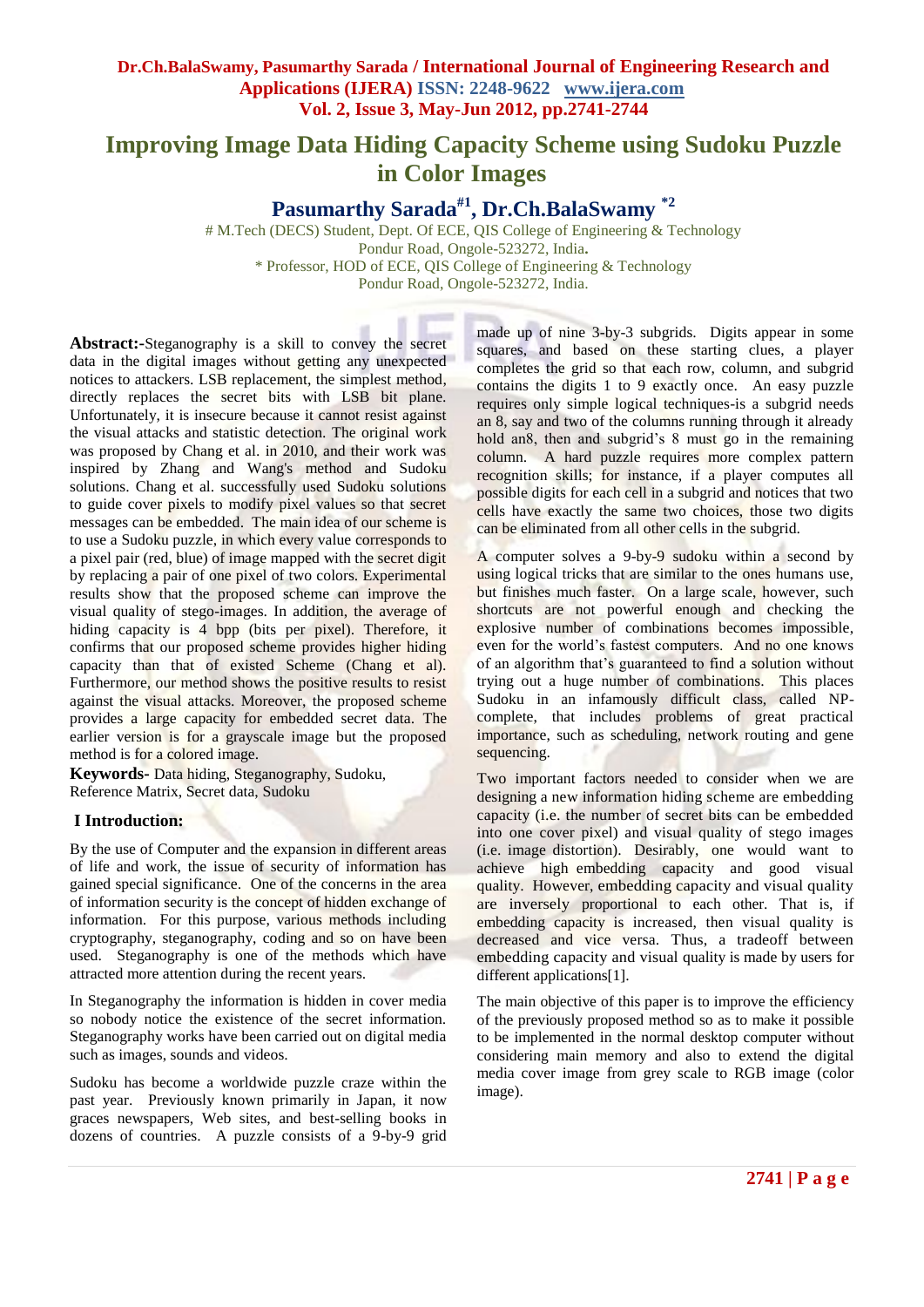# **II Related Work:**

In this section, we will briefly describe Shanta Rangaswamy's work on steganographic schema based on Sudoku solutions. The central idea of Rangaswamy is to modify the pixels if an image using a 9×9 sudoku based on specially designed reference matrix M[1]. To design a reference matrix, a "tile" matrix T is constructed first by subtracting every digit in a sudoku puzzle by one, os that the digits in matrix T ranged from 0 to 8. The reference matrix M is then consisteing of an  $m \times m$  tiling of copies of T, where m=  $L$ 256/16<sup> $\Box$ </sup>

# **III. Proposed Work**

Steganography using hexa Sudoku is used to hide digital data or information into an image using Sudoku solution. This method is using 24 bit of any type of image. This method is modifying 16 bits of each pixel of image. The secret data is converted to Base-16 for mapping them into Hexadecimal Sudoku solution as shown in Fig 1. In the Sudoku solution every value is subtracted by 1 called Tile Matrix. To ensure that all values between 0 to 15 in Sudoku as shown in Fig 2, for maintaining compatibility between secret data and the Sudoku values. This Sudoku solution is then expanded to 256 X 256 matrix called reference matrix (M) as shown in Fig. 3.



**Fig 1: 16×16 Sudoku**

| 4              |                | 3 | F              | 5                       | 9 |                | 6              | 2 | А              | в | Ε | 1 | 8 |                | о |
|----------------|----------------|---|----------------|-------------------------|---|----------------|----------------|---|----------------|---|---|---|---|----------------|---|
| D              | 1              | Ε | 8              | з                       | в | А              | $\overline{2}$ | F | o              | 4 | С | 5 | 9 | 7              | 6 |
| в              | 6              | 5 | o              | 7                       | Ε | 4              | 8              | з | 1              | D | 9 | 2 | C | А              | F |
| 9              | А              | с | $\overline{2}$ | D                       | o | 1              | F              | 5 | 8              | 7 | 6 | 4 | E | 3              | в |
| Ε              | o              | 2 | 9              | F                       | 1 | 6              | ◻              |   | з              | 5 | в | 7 | 4 | 8              | А |
| 3              | C              | F | 1              | в                       | 4 | O              | 9              | 8 | 7              | Ε | А | D | 6 | 5              | 2 |
| 8              | 4              | 6 | А              | $\overline{\mathbf{c}}$ | 7 | Ε              | 5              | 1 | D              | F | о | в | 3 | C              | 9 |
| 5              | D              | в | 7              | 8                       |   | 3              | д              | 4 | 6              | 9 | 2 | Е | O | F              | 1 |
| $\overline{2}$ | 9              | 7 | 6              | 4                       | D | 8              | o              | Ε | в              |   | 5 | А | F | 1              | з |
| А              | з              | D | B              | 6                       | 5 | $\overline{2}$ | Ε              | o | F              | 8 | 1 | 9 | 7 | 4              | С |
| 1              | Ε              | 8 | 5              | 9                       | F | в              | с              | А | 4              | з | 7 | o | 2 | 6              | D |
| C              | F              | o | 4              | 1                       | А | 7              | 3              | 9 | $\overline{2}$ | 6 | ◻ | 8 | 5 | в              | Ε |
| 6              | 5              | 9 | С              | o                       | 8 | D              | в              |   | Ε              | А | F | з | 1 | $\overline{2}$ | 4 |
| 7              | 8              | 4 | Ε              | Α                       | 2 | F              | 1              | в | С              | o | з | 6 | D | 9              | 5 |
| o              | $\overline{2}$ | А | 3              | C                       | 6 | 9              | 7              | D | 5              | 1 | 4 | F | в | Ε              | 8 |
| F              | в              | 1 | n              | F                       | 3 | 5              | 4              | 6 | 9              | 2 | 8 | C | д | O              |   |

**Fig 2: Tile Matrix.**



Fig. 3. 255 X 255 Refe**rence Matrix(M)**

# **1.Data Embedding:**

In the data embedding phase, first convert the secret bit stream into secret digits in the base-16 numeral system, and then embed these secret digits into the cover image. Suppose the converted secret digits are denoted by  $S=s_1s_2s_3...s_n$ , where n is the total number of converted secret digits and  $s_k \in [0, 15]$ ,  $1 \le k \le n$ . During embedding, consider two color values from pixel (Red & Green). As it is known that each of the pixel color value has a value ranging from 0 to 255, these pixel color values are selected and they are used as x and y co-ordinate values to locate the position in the reference matrix.

We find the value in the reference matrix at that position pointed by the pixel color values and the secret digits that have to be embedded are selected and the closest position of the secret digit to that of the pointed values is selected and the pixel values are modified to the new values.

# **2.Data Extraction:**

The embedded data can be extracted directly from the stego image by referencing the same Sudoku solution used in the embedding phase. The pixel color pair is chosen and the secret digit is simply obtained by referencing the reference matrix M at the position using the pixel values as the co-ordinate values.

### **IV. Mathematical Representation**

### **(i)***Data Embedding*

An image on which the secret data to be embedded is selected. Each pixel of the image is extracted, and the red, green color of the image pixels. The range of value are from 0 to 255.

Now the values of R,G are represented as  $g_i$ ,  $g_{i+1}$ , then three candidate elements are chosen called horizontal( $CE_H$ ),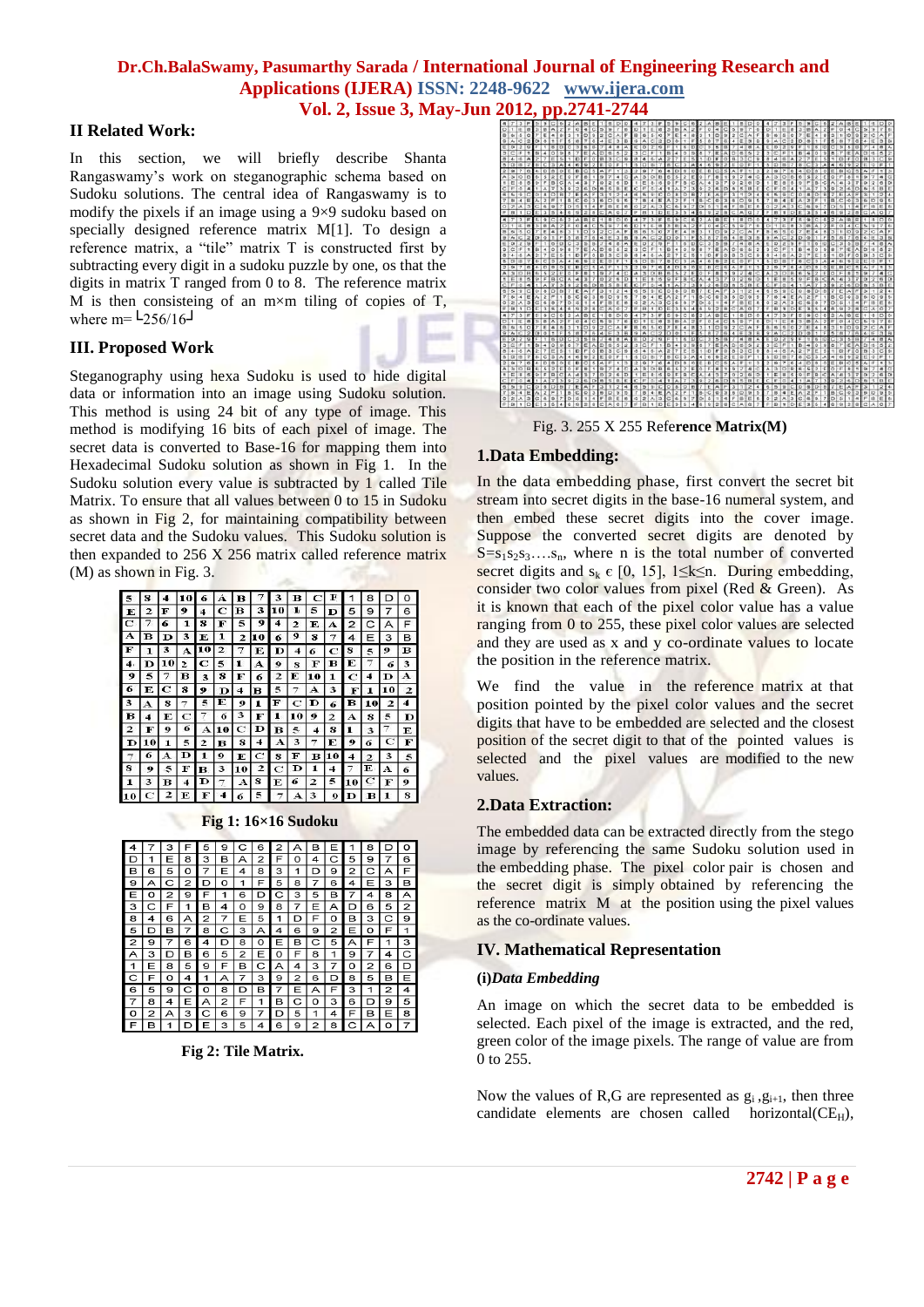vertical( $CE_V$ ), boxed( $CE_B$ ). The required formulae for selecting values from the reference matrix are as follows:

#### **Necessary Formulae:**

#### S1:(i.e. select the candidate elements for  $CE_H$ )

#### **If gi+1 > 5and gi+1 < 246 then**

 $CE_H = \{M(g_i, gi+1-5), M(g_i, g_{i+1}-4), M(g_i, g_{i+1}-3), M(g_i,$  $g_{i+1}$  - 2), $M(g_i, g_{i+1}-1)$ ,  $M(g_i, g_{i+1})$ ,  $M(g_i, g_{i+1} + 1)$ ,  $M(g_i, g_{i+1})$ +2),  $M(g_i, g_{i+1} +3)$ ,  $M(g_i, g_{i+1} +4)$ ,  $M(g_i, g_{i+1} +5)$ ,  $M(g_i,$  $g_{i+1}$  +6),  $M(g_i, g_{i+1}$  +7),  $M(g_i, g_{i+1}$  +8),  $M(g_i, g_{i+1}$  +9),  $M(g_i, g_{i+1} +10)$ ;

### **Else If**  $g_{i+1} \leq 5$  **then**

 $CE_H = \{M(g_i, g_{i+1}), M(g_i, g_{i+1}+1), M(g_i, g_{i+1}+2), M(g_i,$  $g_{i+1}+3$ , M( $g_i$ ,  $g_{i+1}+4$ ), M( $g_i$ ,  $g_{i+1}+5$ ), M( $g_i$ ,  $g_{i+1}+6$ ), M( $g_i$ ,  $g_{i+1}$ +7), M( $g_i$ ,  $g_{i+1}$ +8), M( $g_i$ ,  $g_{i+1}$ +9), M( $g_i$ ,  $g_{i+1}$ +10), M( $g_i$ ,  $g_{i+1}+11$ ,  $M(g_i, g_{i+1}+12)$ ,  $M(g_i, g_{i+1}+13)$ ,  $M(g_i, g_{i+1}+14)$ ,  $M(g_i, g_{i+1}+15)$ 

#### **Else If**  $g_{i+1} \geq 246$  **then**

 $CE_H = \{M(g_i, g_{i+1}), M(g_i, g_{i+1}-1), M(g_i, g_{i+1}-2), M(g_i, g_{i+1}-3),\}$  $M(g_i, g_{i+1}-4), M(g_i, g_{i+1}-5), M(g_i, g_{i+1}-6), M(g_i, g_{i+1}-7), M(g_i,$  $g_{i+1}-8$ ),  $M(g_i, g_{i+1}-9)$ ,  $M(g_i, g_{i+1}-10)$ ,  $M(g_i, g_{i+1}-11)$ ,  $M(g_i, g_{i+1}-11)$  $g_{i+1}$ -12), M( $g_i$ ,  $g_{i+1}$ -13), M( $g_i$ ,  $g_{i+1}$ -14), M( $g_i$ ,  $g_{i+1}$ -15)}

#### **S2:** (i.e. select the candidate elements for  $CE_V$ )

### **If**  $g_i > 5$  and  $g_i < 246$ , then

 $CE_V = {M(g_i - 5, g_{i+1}), M(g_i - 4, g_{i+1}), M(g_i - 3, g_{i+1}), M(g_i - 2, g_{i+1})}$  $g_{i+1}$ ), $M(g_i -1, g_{i+1}), M(g_i, g_{i+1}), M(g_i+1, g_{i+1}), M(g_i+2, g_{i+1}),$  $M(g_i+3, g_{i+1}), M(g_i+4, g_{i+1}), M(g_i+5, g_{i+1}), M(g_i+6, g_{i+1}),$  $M(g_i +7, g_{i+1}), M(g_i +8, g_{i+1}), M(g_i +9, g_{i+1}), M(g_i +10,$  $g_{i+1})\}$ 

### **Else** If  $g_i \leq 5$ , then

 $CE_V = \{M(g_i, g_{i+1}), M(g_i+1, g_{i+1}), M(g_i+2, g_{i+1}), M(g_i+3, g_{i+1}),$  $M(g_i+4, g_{i+1}), \quad M(g_i+5, g_{i+1}), \quad M(g_i+6, g_{i+1}), \quad M(g_i+7, g_{i+1}),$  $M(g_i+8,g_{i+1}), M(g_i+9,g_{i+1}), M(g_i+10,g_{i+1}), M(g_i+11,g_{i+1}),$  $M(g_i+12,g_{i+1}), M(g_i+13,g_{i+1}), M(g_i+14,g_{i+1}), M(g_i+15,g_{i+1})$  };

# **Else** If  $g_i \ge 246$

 $CE_H = \{M(g_i-1, g_{i+1}), M(g_i-2, g_{i+1}), M(g_i-3, g_{i+1}), M(g_i-4, g_{i+1}), M(g_i-5, g_{i+1}), M(g_i-6, g_{i+1}), M(g_i-7, g_{i+1}), M(g_i-8, g_{i+1}), M(g_i-7, g_{i+1}), M(g_i-8, g_{i+1}), M(g_i-8, g_{i+1}), M(g_i-8, g_{i+1}), M(g_i-9, g_{i+1}), M(g_i-1, g_{i+1}), M(g_i-1, g_{i+1}), M(g_i-1, g_{i+1}), M(g_i-1, g_{i+1}), M(g_i-1, g_{i+1$  $g_{i+1}$ ), M( $g_i$ -5,  $g_{i+1}$ ), M( $g_i$ -6,  $g_{i+1}$ ), M( $g_i$ -7,  $g_{i+1}$ ), M( $g_i$ -8,  $g_{i+1}$ ),  $M(g_i-9, g_{i+1}), M(g_i-10, g_{i+1}), M(g_i-11, g_{i+1}), M(g_i-12, g_{i+1}),$  $M(g_i-13, g_{i+1}), M(g_i-14, g_{i+1}), M(g_i-15, g_{i+1}), M(g_i-16, g_{i+1})$ .

#### **S3:** (i.e. select the candidate elements for  $CE_B$ )

### **If gi<251 and gi+1 <251 Then**

 $\mathbf{x}_{\mathbf{b}} = \mathsf{L}\mathbf{g}_{\mathbf{i}}/4 \times 4\mathsf{L}$ ,  $\mathbf{y}_{\mathbf{b}} = \mathsf{L}\mathbf{g}_{\mathbf{i}+1}/4\mathsf{L} \times 4$ 

 $CE_B = \{M(x_b, y_b), M(x_b, y_{b+1}), M(x_b, y_{b+2}), M(x_b, y_{b+3}),$  $M(x_{b+1},y_b), M(x_{b+1},y_{b+1}), M(x_{b+1},y_{b+2}), M(x_{b+1},y_{b+3}),$  $M(x_{b+2},y_b), M(x_{b+2},y_{b+1}), M(x_{b+2},y_{b+2}), M(x_{b+2},y_{b+3})\}$ 

#### **Else CE<sub>B</sub> is empty**

Then location of each digit of secret information (which is in base-16) to be embedded is found with respect to R and G. According to an input secret digit  $S_i$ , three candidate elements  $M(x_H, y_H)$ ,  $M(x_V, y_V)$ , and  $M(x_B, y_B)$  are found from  $CE_H$ ,  $CE_V$ , and  $CE_B$ , respectively. In other words, if  $g_i$ , and  $g_{i+1}$  are smaller than 255, then the found candidate elements satisfy  $M(x_H, y_H) = M(x_V, y_V) = M(x_B, y_B) = S_i;$ otherwise,  $M(x_H, y_H) = M(x_V, y_V) = S_i$ . The cover pixel pair  $(g_i, g_{i+1})$  is modified as  $(g_{i1}, g_{i+1})$  by a minimum distortion candidate element  $M(x_{min}, y_{min})$  which is selected by using Manhattan distance formula:

 $M(x_{min}, y_{min}) = min_j = H, V, B { | g_i - x_j | + |g_{i+1} - y_j | }$ 

Thus, the cover pixel pair  $(g_i, g_{i+1})$  is modified as  $(g_i)$  =  $x_{\text{min}}$ ,  $g'_{i+1} = y_{\text{min}}$ ) to conceal the secret digit  $S_i$  with small distortion. This small distortion does not affect the image much and no physical difference can be identified of this image with respect to original image. After performing the above replacement for all digits of secret information the embedding phase is complete.

In this paper we will encrypt the given input string and then embedded the encrypted string rather than the original string which enhances the security of the data. The main requirement for this paper is that the Sudoku solution has to be same at both sender and receiver end. The size of secret information is embedded initially on the cover image so that receiver can determine how many pixels to scan and retrieve data. Since digital media can be any type of data such as text, image, audio etc; it is necessary for the receiver to be aware of it. This is done by embedding them after embedding secret digits on the cover image itself. This is done by embedding the size of extension followed by the extension itself.

### **(ii)Data Extraction:**

The embedded secret digits can be exactly extracted from the received stego-image with the same Sudoku solution used in the embedding phase. In this phase first each pixel is extracted from the stego-image. Then from this red(R) and green (G) components of each pixel are used ( similar to embedding phase).

The Sudoku solution which is shared between the user and the receiver is converted into a reference matrix  $(16\times16)$ matrixes) by subtracting 1 from the Sudoku solution, similar to the one shown in fig b. The R and G are chosen as X-axis and Y-axis components of Sudoku solution, forming pair  $(g_i, g_{i+1})$ , where  $g_i = R$  and  $g_{i+1} = G$ . The value at position  $(g_i, g_{i+1})$  is the required secret digit. This process is done for all pixels and data is extracted. The obtained secret digit (which is in base-16) is converted to base-9. This completes extraction phase.

### **V.Resulsts**

Several Experimental Results were conducted to show the effectiveness of the proposed scheme.